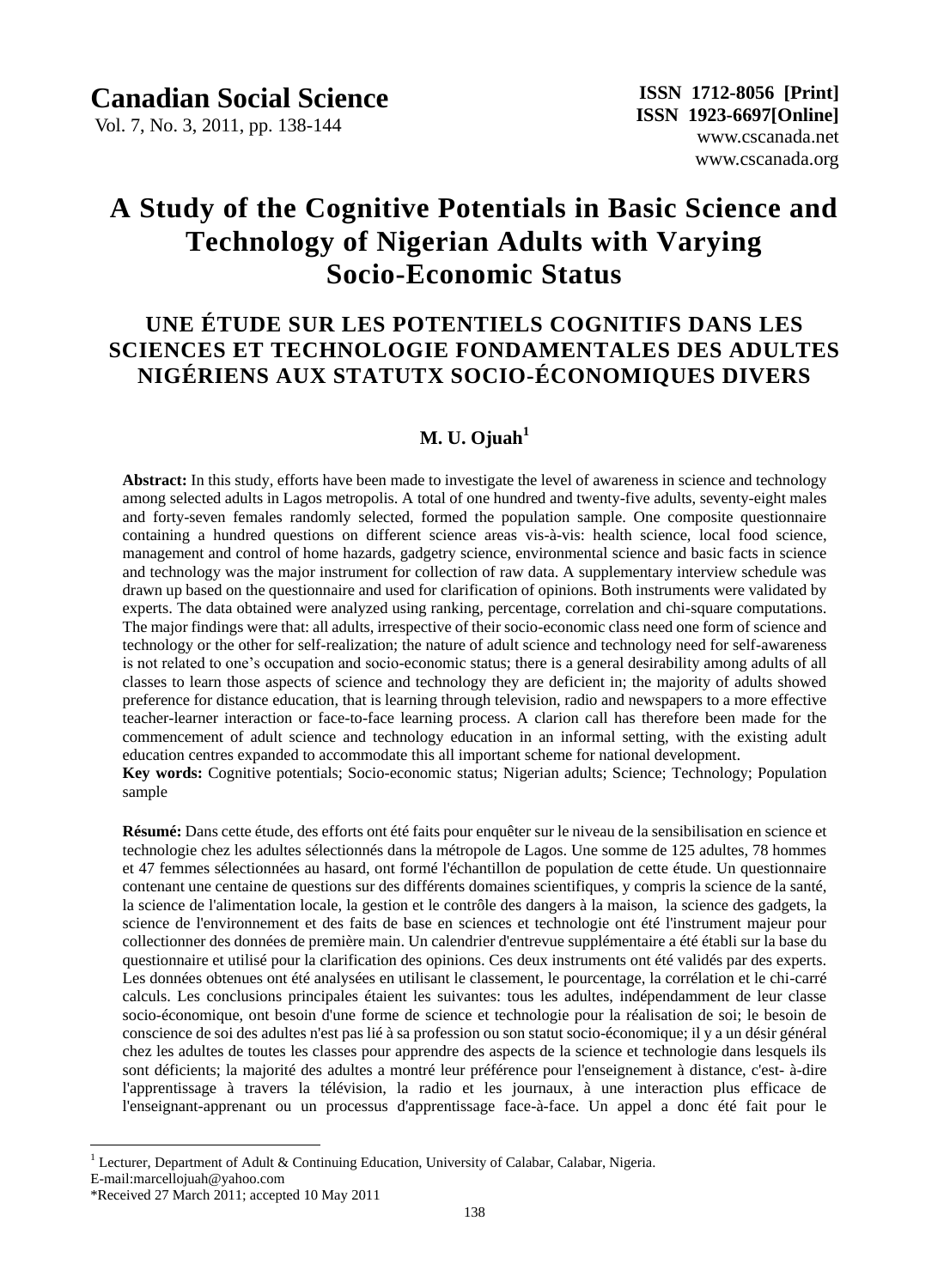commencement de l'éducation en science et technologie des adultes dans un cadre informel, avec les centres existants d'éducation des adultes agrandis afin d'accueillir ce dispositif important pour le développement national.

**Mots clés:** Potentiels cognitifs; Statutx socio-économiques; Adultes nigériens; Sciences; Technologie; L'échantillon de population

 **DOI:** 10.3968/j.css.1923669720110703.022

## **1. BACKGROUND OF THE STUDY**

The Christian missionaries who brought education to Nigeria were primarily concerned with literacy – making people able to read and write for the purpose of disseminating Christianity and adequate interaction to enable the colonial masters exploit us with our consent and approval. The establishment of the Hope Waddell Institute at Calabar in 1895 and later Yaba Higher College in 1934 were reluctant measures to correct the absence of technology in the colonial educational system.

But before the advent of western education, the Nigerian adult has perfected some skill which assisted him in obtaining food and exploring his environment. Such skills as black-smithing, carving, dyeing, pottery etc readily come to mind. Another excellent display of technology was the use of dazzling head-lamps by night-hunters for more rewarding hunting. If one argues that the pre-colonial technology originated and perfected by Nigerians was nothing to match the systematized and more complex modern technology of today, it is even more reasonable to believe that the colonial educational system prevented its development to modern standard. And so, the new 6-3-3-4 education scheme, with emphasis on "education for self-reliance and skills' acquisition" is a welcome corrective measure and a step in the right direction to technological development.

# **2. PURPOSE OF THE STUDY**

This study was aimed at finding out:

The level of awareness in basic science and technology among adults of varying socio-economic status, with the view to estimating their scientific potentials, and understanding of their environment.

The desirability or otherwise, of these categories of adults to participate in any programme on adult science and technology.

The acceptable and suitable medium of communicating such a programme to interested participants.

# **3. RESEARCH QUESTIONS**

This study seeks to answer the following questions:

What is the general level of awareness in science and technology among adults of various socio-economic statuses?

Do adults of high socio-economic status posses more knowledge and skills in science and technology respectively than adults of middle and low classes?

Is there any relationship between one's occupation and socio-economic class and the nature of science and technology one desires to learn?

Would adults prefer distance learning to face-to-face learning in an adult science and technology prgramme?

### **4. HYPOTHESES**

Given the above problems, the following null hypotheses emerged:

One's need for science and technology is not closely related to one's occupation.

Adults of upper socio-economic class are not better aware in science and technology than adults of middle and low classes.

Majority of adults are not desirous of a programme on science and technology for self-awareness.

Adults generally do not prefer distance larning to face-to-face learning in a programme of adult science and technology.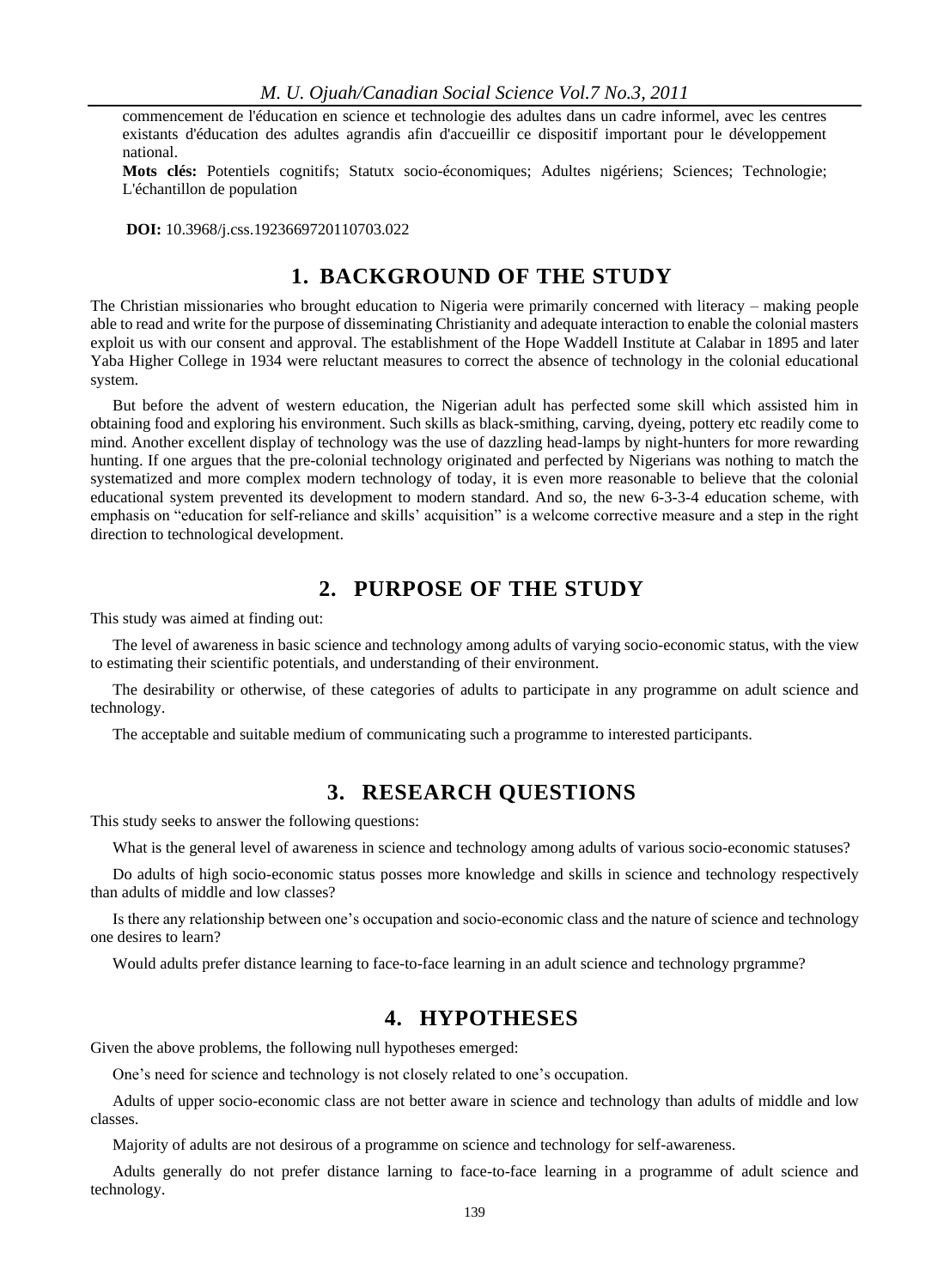# **5. OPERATIONAL DEFINITION OF TERMS**

**Cognitive Potential:** Level of understanding or possession of knowledge in science and technology.

**Technology:** Skills or techniques and systematic application of knowledge to solve human problems.

**Socio-economic Status:** Economic level of respondents measured by salary scale and societal expectations.

# **6. RELATED LITERATURE**

Science as a body of knowledge, systematically tested and generally acceptable ought to stress process (skills) rather than product (Bassir, 1981:186). By this assertion, Bassir has further justified the contention of Gaskell (1983:33), that "Advance in technology – which lays emphasis on scientific process – very often brings about a rescheduling of human values, influence economic conditions, forment changes in professional education, and open new possibilities for scientific achievement". In the main, technology, which primarily is the application of science should be geared towards solving human problems.

The multi-dimensional nature of adult education today has given rise to a more embracing multi-disciplinary approach to studies in the discipline. Consequently, the growth of adult education as a discipline must as of necessity include programmes in science and technology that are aimed at rectifying deficiencies in human potentials and capabilities to cope with problems encountered in the process of living. There is therefore the urgent need to explore all aspects of science and technology vis-à-vis science of management of home hazards, gadgetry science, environmental science and basic scientific facts in order to evolve curricula in these areas for adults of different interests and socio-economic groups. Bown (1980) recognizes this fact when she recommended that "science should be popularized among adults in Nigeria". Ogbe & Uche (1985) further lay credence to this growing awareness when they presented that "It has become imperative for those who cater for the educational needs of adults to go all out to identify which areas of science and technology adults require for their day to day lives and activities".

Although adult education has contributed immensely towards the improvement of agricultural skills in the developing countries through the extension services scheme, the impact and reward remains minimal. A lot more needs to be done and Williams (1981:199) agrees entirely when he asserts that:

Because of the important role of agriculture in the economic development of many countries, and the narrow bases of education and widespread illiteracy in these countries and the rapid rate of change in technology of modernizing agriculture, there is a strong case for the establishment of an effective adult education system for these developing countries.

But adult education has more roles to play in the undiscovered area of science and technology for self-realization. In the final analysis, it is obvious that Nigerian adults are ascientific. How low their levels of scientific awareness, is the purpose of this study.

# **7. METHODOLOGY**

This study was conducted round Lagos metropolis with one hundred and twenty-five people, randomly selected from ten different occupational groups. Among them were forty-seven females and seventy-eight males, all averaged 28.5 years. Based on their salary level, the respondents were categorized into three.

|   | <b>OCCUPATION GROUP</b>      | <b>GENDER</b> |        | <b>SOCIO-ECONOMIC LEVEL</b> |               |     |
|---|------------------------------|---------------|--------|-----------------------------|---------------|-----|
|   |                              | Male          | Female | <b>Upper</b>                | <b>Middle</b> | Low |
| А | Army                         |               |        |                             |               |     |
| в | <b>Bank Workers</b>          |               |        |                             |               |     |
|   | Civil Servant                |               |        |                             |               |     |
| Ð | Junior Workers               |               |        |                             |               |     |
| E | Lecturers                    | 10            |        | 10                          |               |     |
| F | <b>Nurses</b>                |               | 10     |                             |               |     |
| G | Primary School Teachers      |               |        |                             |               |     |
| H | <b>Private Practitioners</b> |               |        |                             |               |     |
|   | Secondary School Teachers    | 10            |        |                             | 14            |     |
|   | Post-graduate Students       | 11            |        |                             |               |     |
|   |                              | 78            |        |                             |               |     |

**Table 1: Occupation, Gender and Socio-Economic Class of Sample Population**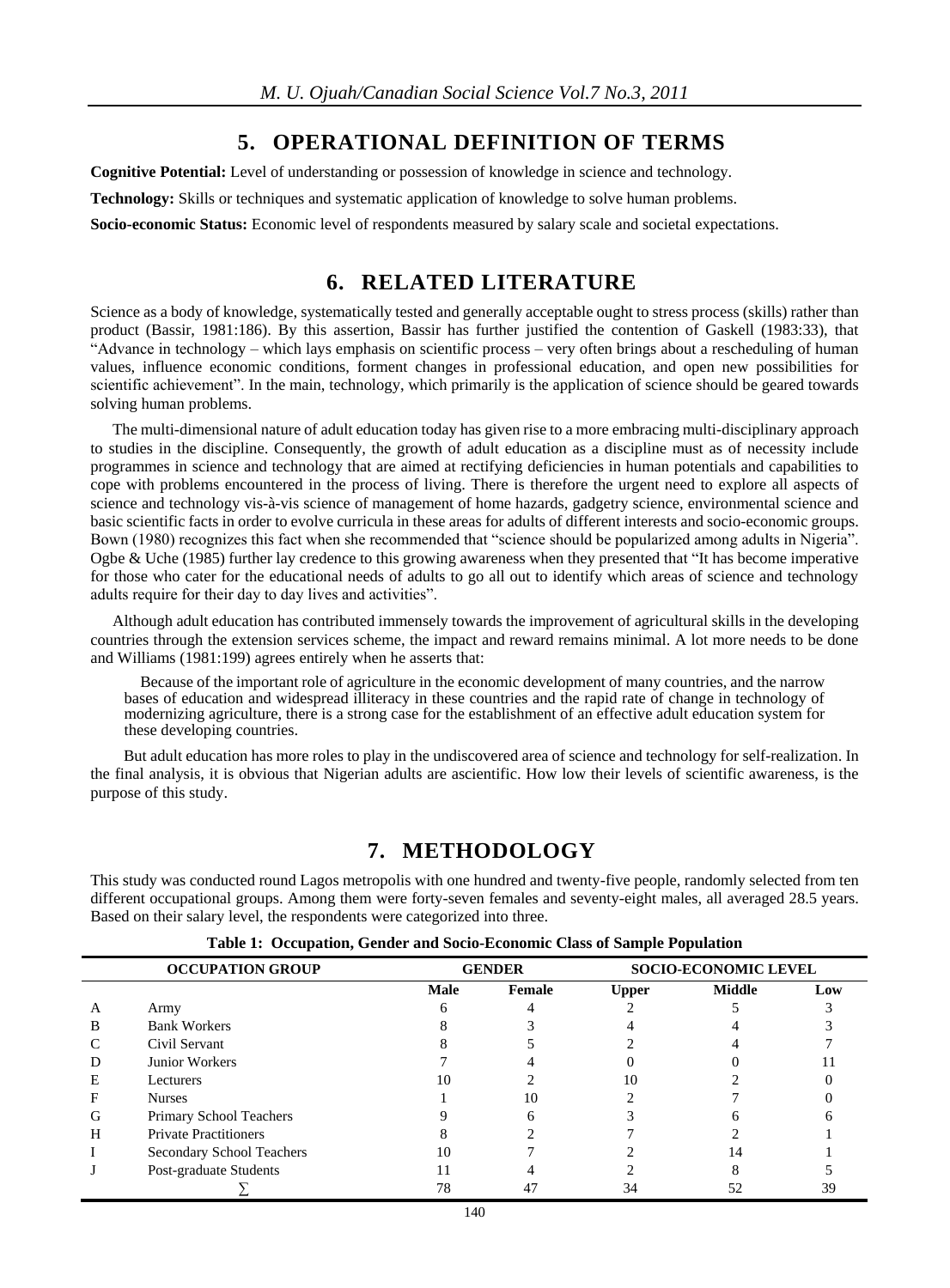A composite questionnaire of one hundred and one questions, and an interview schedule containing fifty questions were the instruments used for data collection. The instruments covered aspects of:

Environmental science,

Management of home hazards,

Effective use of local food,

Community health science,

Gadgetry science, and,

Basic scientific facts.

The approach adopted in the questioning was first to test the cognitive ability of the responding adult and then determine his desirability to learn those elements in science and technology he lacks. Data obtained were grouped, ranked and analyzed as shown eventually.

### **8. DATA ANALYSIS**

Analysis carried out were strictly to verify the acceptability of the null hypotheses earlier stated.

#### **8.1 Hypothesis One**

#### **Occupational background and cognitive potential of adults**

First, the null hypothesis which assumed that one's need for science and technology is not closely related to one's occupation and socio-economic data on positive responses which favour the occupational background, and invariably the economic status of the respondents were groups and mean scores calculated. The same was done for non-occupation favoured positive responses as shown in table 2.

| Occupational/Socio-economic Group | <b>Occupation Favoured Positive</b> | <b>Non-occupation Favoured Positive</b><br><b>Responses</b> (y Score) |  |
|-----------------------------------|-------------------------------------|-----------------------------------------------------------------------|--|
| (Pop)                             | <b>Responses</b> (x Score)          |                                                                       |  |
| $A - 10$                          | 18                                  | 12                                                                    |  |
| $B - 11$                          | 20                                  | 18                                                                    |  |
| $C-13$                            | 16                                  | 21                                                                    |  |
| $D-11$                            | 25                                  | 24                                                                    |  |
| $E - 12$                          | 19                                  | 10                                                                    |  |
| $F-11$                            | 28                                  | 19                                                                    |  |
| $G - 15$                          | 20                                  | 24                                                                    |  |
| $H - 10$                          | 26                                  | 23                                                                    |  |
| $I - 17$                          | 30                                  | 27                                                                    |  |
| $J-15$                            | 17                                  | 21                                                                    |  |
| $(n = 125)$                       | $\Sigma(x) = 219$                   | $(y) = 199$                                                           |  |

**Table 2: Relationship Between Occupation/Socio-Economic Status of Respondent and Level of Cognitive Ability**

 $r = 0.68$ 

Using Spearman Rank Correlation Coefficient (r) the value of 0.68 was obtained at 0.05 significant level. Therefore the null hypothesis was accepted. The point established by this testing is that adults might posses knowledge and skills relevant to their respective occupations, but they also need to acquire potentials in other areas of life for the purpose of being fully functional (Rogers, 1961). In the final analysis, adults of all categories and occupations need one form of science and technology or the other.

#### **8.2 Hypothesis Two**

#### **Level of technological awareness among adults**

The second hypothesis makes a comparative claim on the level of technological awareness between two categories of adults: - high socio-economic group on one hand, and adults of middle and low socio-economic classes on the other. Scores of these categories of adults were arranged as indexed on table 3.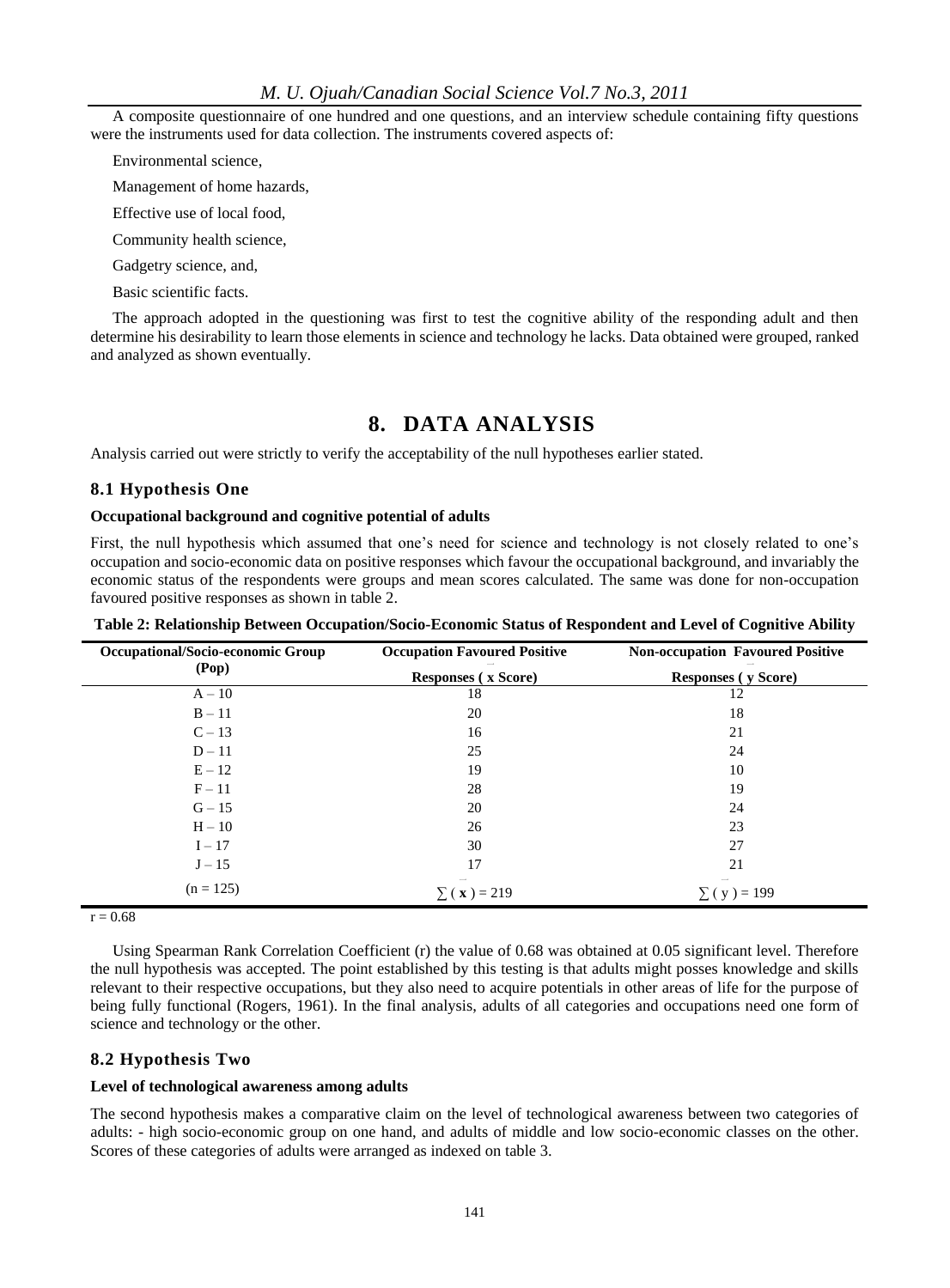| Table 3: Level of Technological Awareness between Adults of High Socio-Economic Class and Adults of Middle |                             |                                    |            |  |  |
|------------------------------------------------------------------------------------------------------------|-----------------------------|------------------------------------|------------|--|--|
| and Low Classes                                                                                            |                             |                                    |            |  |  |
| PERCENTAGE SCORES                                                                                          | <b>SOCIO-ECONOMIC GROUP</b> | <b>TOTAL</b>                       |            |  |  |
|                                                                                                            | Upper (Pop $= 34$ )         | <b>Middle &amp; Low (Pop = 91)</b> |            |  |  |
| Correct                                                                                                    | 52.7                        | 45.9                               | 97.6       |  |  |
| Wrong                                                                                                      | 47.3                        | 55.1                               | 102.4      |  |  |
| <b>Total</b>                                                                                               | 100                         | 100                                | <b>200</b> |  |  |

*M. U. Ojuah/Canadian Social Science Vol.7 No.3, 2011*

The null hypothesis, that adults of upper socio-economic class are not more aware in science and technology than adults of middle and low classes was tested using 2 x 2 contingency table at 0.05 significant level and chi-square value of 4.179 obtained as against the critical value of 3.84. The null hypothesis was therefore rejected.

The evidence provided ample impetus to conclude that the higher the socio-economic class, the greater the level of awareness in science and technology. While we cannot disprove this result, it is pertinent to remark that adults of upper socio-economic status still need some aspects of science and technology like others in middle and low classes.

#### **8.3 Hypothesis Three**

#### **Desirability of science and technology for adults**

It is important to ascertain what adults require for science and technology awareness, but more important is the need to determine their willingness or desirability to participate in any programme for the realization of such objectives, without which any study of this nature would be meaningless.

For the purpose of determining actually what adults desire in science and technology programme, the responses were grouped into two:

- (1) Skills training
- (2) Basic scientific facts

Table 4 below clearly indicates that adults are more willing to acquire skills relevant too existential needs than imbibe scientific facts even when they do not know the latter. This finding is in keeping with adult characteristic of purposeful learning.

| Table 4: Desitability of Science and Technology Curriculum for Adults |                              |                        |                               |  |
|-----------------------------------------------------------------------|------------------------------|------------------------|-------------------------------|--|
| <b>SOCIO-ECONOMIC GROUP</b>                                           | PERCENTAGE DESIRABILITY FOR: |                        |                               |  |
|                                                                       | Pop                          | <b>Skills Training</b> | <b>Basic Scientific Facts</b> |  |
| Upper                                                                 | 34                           | 76                     | 24                            |  |
| Middle                                                                | 52                           | 82                     | 18                            |  |
| Low                                                                   | 39                           | 79                     | 21                            |  |
| Mean Percentage                                                       |                              | 79                     |                               |  |

#### **Table 4: Desirability of Science and Technology Curriculum for Adults**

#### **8.4 Hypothesis Four**

#### **Learning medium preference scale**

This study has established one fact that "Adults of all socio-economic groups desire to acquire certain skills for the self-attainment". But one issue remain to be clarified – the preferred medium of communication. This null hypothesis has claimed that adults do not prefer face-to-face learning to distance learning. But the chi-square computation below definitely shows the contrary.

| <b>Class and Population of</b> | <b>Preference for</b>    | <b>Preference for</b>        | Total |  |
|--------------------------------|--------------------------|------------------------------|-------|--|
| <b>Respondents</b>             | <b>Distance Learning</b> | <b>Face-to-Face Learning</b> |       |  |
| Upper (Pop $= 34$ )            | 24                       | 10                           | 34    |  |
| Middle $('') = 52)$            | 27                       | 25                           | 52    |  |
| Low $('') = 39'$               | 14                       | 25                           | 39    |  |
| Total $(n-125)$                |                          | 60                           | 125   |  |
|                                |                          |                              |       |  |

 $X_2 = 6.24$ 

 $\overline{\phantom{0}}$ 

Using the 2 x 3 contingency table at 0.05 level of significance, the calculated value of chi-square was 6.24, a little higher than the critical value of 5.99. The hypothesis was therefore rejected. In fact, adults prefer to learn skills through audio-visual channels such as television, radio etc. to the much effective teacher-learner, face-to-face interaction. Perhaps,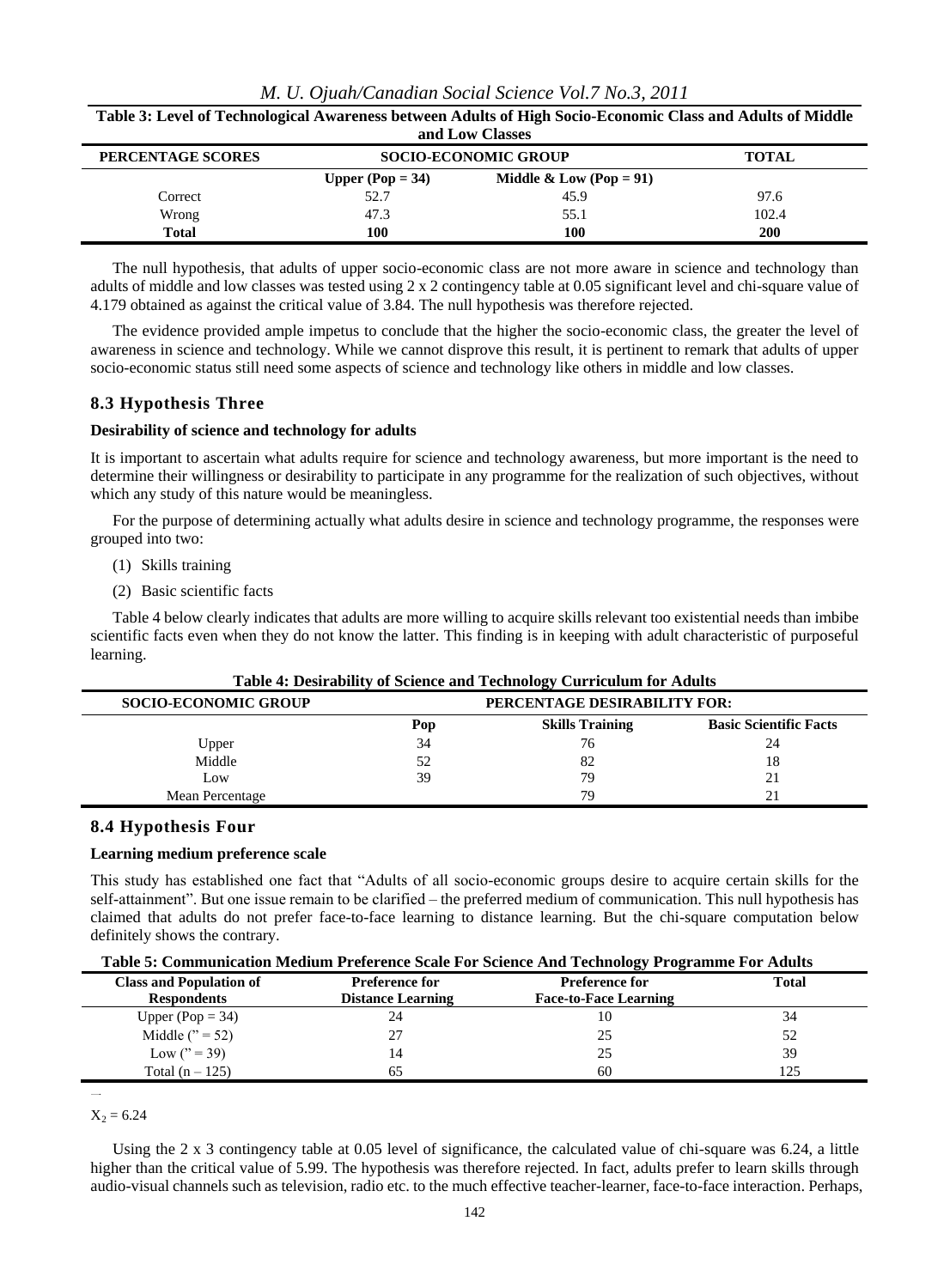#### *M. U. Ojuah/Canadian Social Science Vol.7 No.3, 2011*

this choice can be attributed to the busy nature of adults. But one observation that must be made is that teaching of skills can best be executed in a close interaction, preferably classroom/workshop atmosphere.

### **CONCLUSION AND RECOMMENDATION**

The study has made some revelation. First, that no matter how highly placed or one's level of education or even the nature of one's occupation or career, one lacks some aspects of scientific knowledge and technological know-how, vital for self-actualization and "wholeness". If anyone can claim competence in one field of life, he cannot boast of absolute knowledge and skills in other fields. For self-development which invariably will give rise to national development, adults ought to be exposed to well-articulated programmes on science and technology. Notably, adults of high socio-economic status show greater understanding of certain technology, an indication that adult education should intensify efforts in uplifting the technological potentials of adults in the middle and low socio-economic groups.

Secondly, the desirability of a programme on "adult science and technology" has over-whelmingly received approval by potential participants. It is a crucial need identified. It is a yearning technological vacuum. In doing so, it must be taken into cognizance that adults are yearning for skills, acquisition of technology to uplift their self-confidence and arm themselves adequately to face their environmental problems. They have said absolute "no" to regurgitation of scientific facts that is reminiscent of schooling.

Finally, they have passed a "voter of dislike" on the face-to-face learning process. To them, it is a reflection of the formal school system. They want to know, what they desire to know through distance learning process. The issue in focus is not how effective and rewarding, this choice might be. It is an adult choice that must not be over-ruled if androgogical principles mean anything to modern adult education.

In the light of these revelations, adult education has enormous task to accomplish. First and foremost, a curriculum should be designed for all categories of adults on skills' training. Such a package must incorporate all aspects of relevant and indigenous technology as tested in this study and even beyond. The guiding principle must be a consideration for the needs of the participants. Such a curriculum must be cooperatively designed.

Again, the paper has suggested a modular approach for the curriculum. The main reason for this suggestion is to allow participating adults the choice of any given area of interest of the curriculum and more skill, entry into, and exit from the programme at will.

The selection of venue for such a programme is crucial. It ought to consider proximity to participants. Because of the infrastructural and personnel need for the implementation of this programme, I have suggested the expansion of all existing adult education centres in the country, to accommodate this "technological unit". Available man-power should be retrained for this purpose, while experts from the various technological areas would not hesitate to pay for the acquisition of beneficial skills. For all these arrangements, the starting point is the commencement of science and technology studies in the respective institutions and agencies that oversee adult education programmes. For instance, it is necessary that curriculum developers in the universities consider it worth while to include science and technology unit. If adult education students study history, psychology, philosophy etc, what prevent them from studying science and principles of technology?

Inevitably, it is when adult educator themselves are conscious enough on the need for science and technology for adults, that the mistakes of the past, and the urgency of a science and technology curriculum for adult can best be appreciated.

### **REFERENCES**

- Alonge, E. I. (1984). *Education in Science and Adult Education Programme in Nigeria: An Examination of its Essence and Content* (Unpublished Paper). Department of Curriculum Studies, University of Lagos.
- Ashby, E. (1974). *Adapting Universities to a Technological Society*. Washington: Jossey-Bass.
- Bassir, C. (1981). Natural Sciences and Adult Education. In Bown, L. & Okedara, J. T. (ed), *An Introduction to the Study of Adult Education* (P. 186), Ibadan: UPL.

Bown, L. (1980). *The Popularization of Science among Nigerian Adults* (Unpublished Paper). Adult Education Department, University of Lagos.

Bruner, J. (1975). The Process of Education. *Studies in Science Education*, *2*.

Gaskell, P. J. (1982). Science, Technology and Society: Issues for Science Teachers. *Studies in Science Education*, *9*.